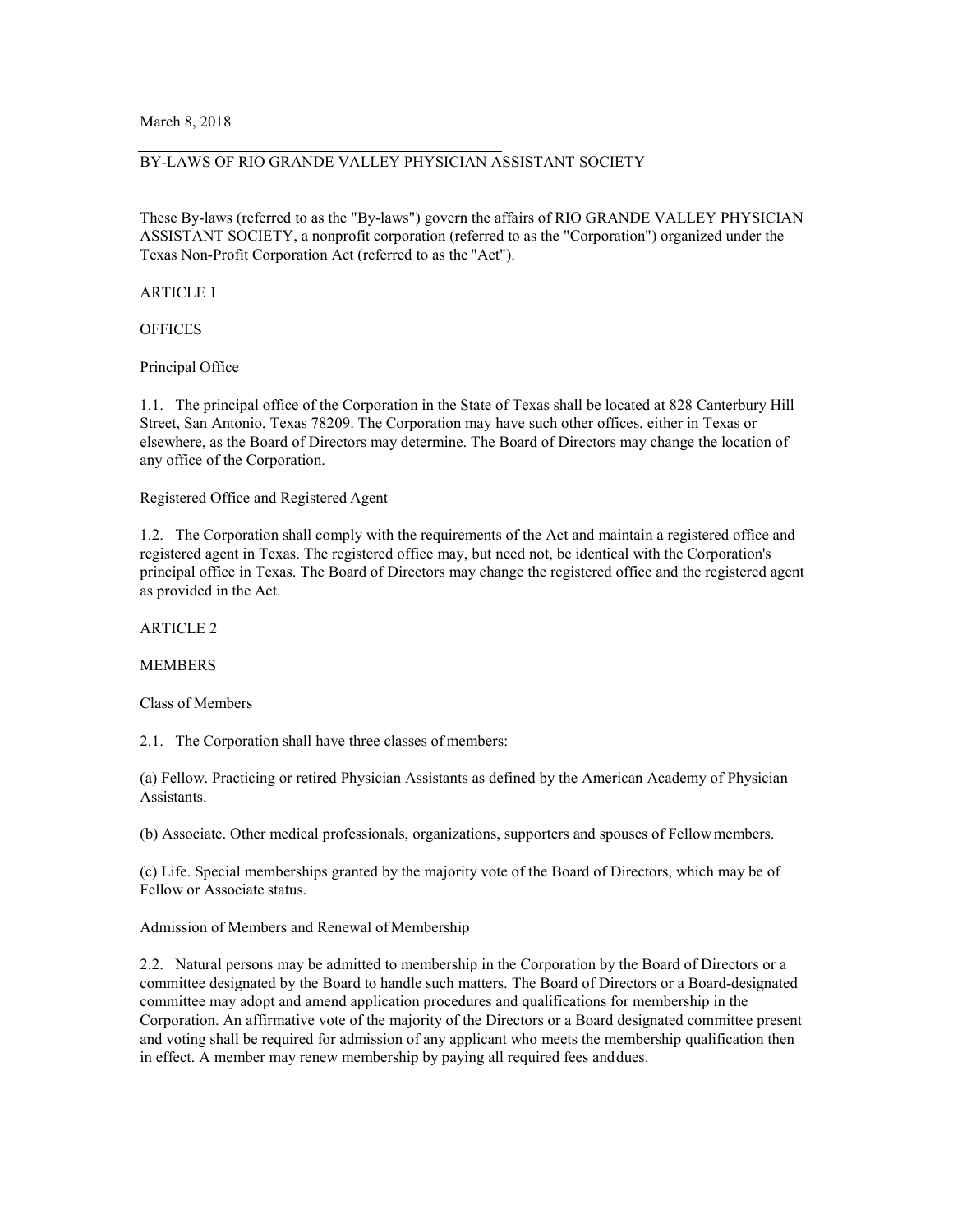### Membership Fees and Dues

2.3. The Board of Directors may set and change the amount of an initiation fee, if any, and the annual dues payable to the Corporation by members. The Membership Year being from the date of joining for one calendar year, dues shall be payable in advance on the week before the due date.

# Certificates of Membership

2.4. The Board of Directors may provide for the issuance of certificates evidencing membership in the Corporation. When a person has been admitted as a member and has paid any required fees and dues, the Corporation shall may issue a certificate of membership to the person. Membership certificates shall be signed by the president or a vice president and by the secretary or an assistant secretary. Membership certificates shall be numbered consecutively. If a certificate is lost, mutilated, or destroyed, a new certificate may be issued.

## Voting Rights

2.5. Each Fellow member shall be entitled to one vote on each matter submitted to a vote of the membership. Associate members and student members will not have voting rights.

## Resolution of Disputes

2.6. In any dispute between members relating to the activities of the Corporation, all parties involved shall cooperate in good faith to resolve the dispute. If the parties cannot resolve the dispute between themselves, they shall cooperate to select one or more mediators to help resolve the dispute. If no timely resolution of the dispute occurs through mediation, any party may demand binding arbitration as described in the Revised Civil Statutes Article 238-20 regardless of whether the parties have met together with a mediator. This paragraph shall not apply to a dispute involving the Corporation as a party relating to the sanctioning, suspension, or expulsion of a member from the Corporation. The Board of Directors shall have the discretion to authorize the use of the Corporation's funds for mediation or arbitration of a dispute described in this paragraph.

### Sanction, Suspension, or Termination of Members

2.7. The Board of Directors may impose reasonable sanctions on a member, or suspend or expel a member from the Corporation, for good cause after a hearing. Good cause includes the default of an obligation to the Corporation to pay fees or dues for a period of thirty (30) days following delivery of notice of default, or a material and serious violation of the Corporation's Articles of Incorporation, Bylaws, or rules or of law. The Board of Directors may delegate powers to a regular or ad hoc committee to conduct a hearing, make recommendations to the Board of Directors, or take action on behalf of the Board of Directors. The Board of Directors or a committee designated by the Board of Directors to handle a matter involving sanctioning, suspension or expulsion may not take any action against a member without giving the member adequate notice and an opportunity to be heard. To be deemed adequate, notice shall be in writing and delivered at least fourteen (14) days prior to the hearing. However, shorter notice may be deemed adequate if the Board of Directors or a committee designated by the Board of Directors to handle a matter involving sanctioning, suspension, or expulsion determines that the need for a timely hearing outweighs the prejudice caused by the member and if a statement of the need for a timely hearing is included in the notice. If mailed, the notice shall be sent by registered or certified mail, return receipt requested. A member shall have the right to be represented by counsel at and before the hearing. The Board of Directors or a committee designated by the Board of Directors to handle a matter involving sanctioning, suspension, or expulsion may impose sanctions, suspend a member or expel a member by vote of a majority of directors or a committee designated by the Board of Directors to handle a matter involving sanctioning, suspension, or expulsion who are present and voting.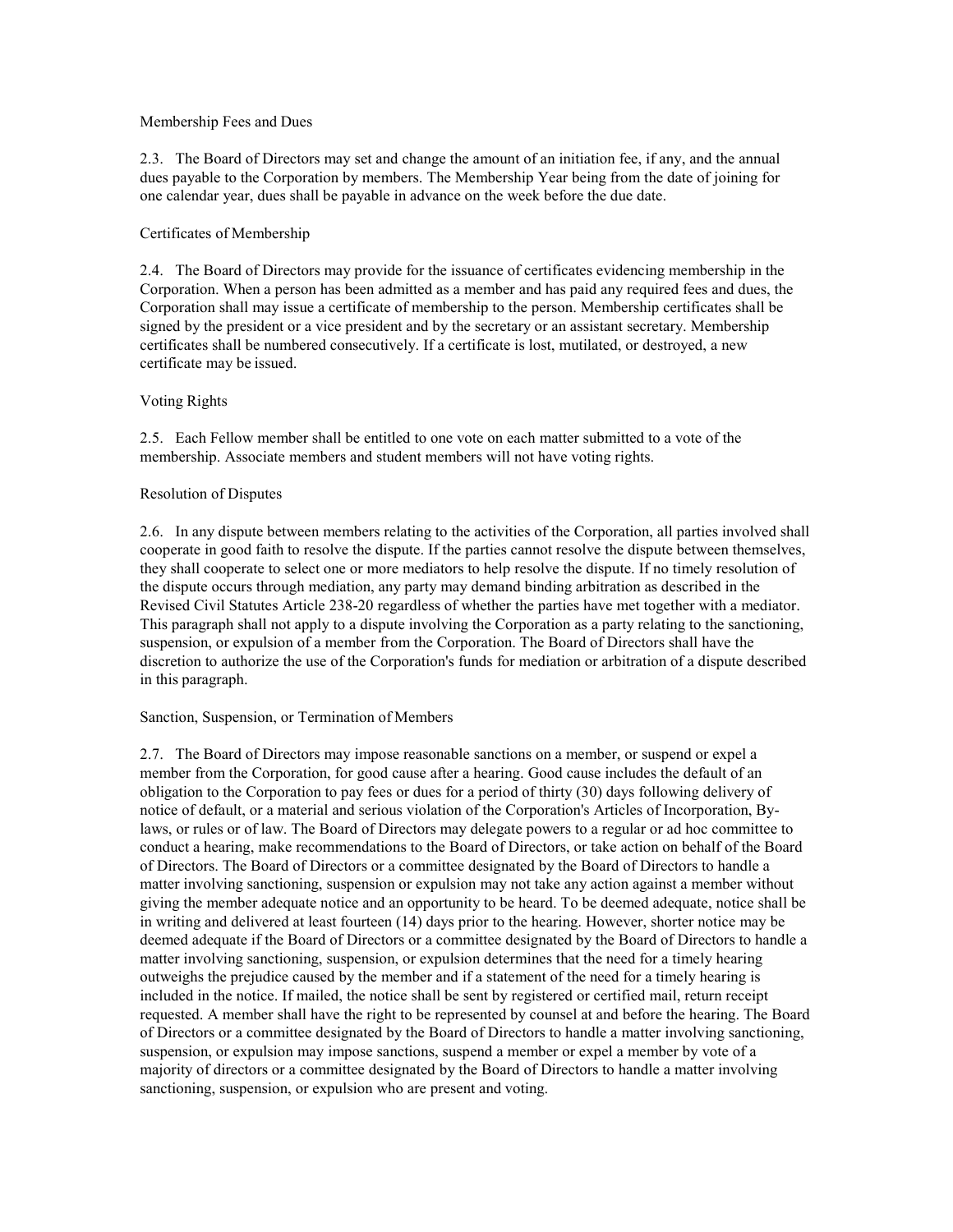### Resignation

2.8. Any member may resign from the Corporation by submitting a written resignation to the secretary. The resignation need not be accepted by the Corporation to be effective. A member's resignation shall not relieve the member of any obligations to pay any dues, assessments, or other charges that had accrued and were unpaid prior to the effective date of the resignation.

# Reinstatement

2.9. A former member may submit a written request for reinstatement of membership. The Board of Directors or a committee designated by the Board of Directors to handle the matter may reinstate membership of any reasonable terms that the Board of Director or committee deems appropriate.

# Transfer of Membership

2.10. Membership in the Corporation is not transferable or assignable. Membership terminates on the dissolution of the Corporation or the death of a member. Membership in the Corporation is not a property right that may be transferred after a member's death.

# Waiver of Interest in Corporation Property

2.11. All real and personal property, including all improvements located on the property, acquired by the Corporation shall be owned by the Corporation. A member shall have no interest in specific property of the Corporation. Each member hereby expressly waives the right to require partition of all or part of the Corporation's property.

## ARTICLE 3

# MEETINGS OF MEMBERS

# Annual Meeting

3.1. The Board of Directors shall hold an annual meeting of the members at 10:00 A.M. on the first day of October each year or at another time that the Board of Directors designates. If the day fixed for the annual meeting is a Saturday, Sunday, or legal holiday in the State of Texas, the meeting shall be held on the next business day. At the annual meeting, the members shall elect directors and transact any other business that may come before the meeting. If, in any year, the election of directors is not held on the day designated for the annual meeting, or at any adjournment of the annual meeting, the Board of Directors shall call a special meeting of the members as soon thereafter as possible to conduct the election ofdirectors.

### Special Meetings

3.2. Special meetings of the members may be called by the president, the Board of Directors, or not less than one-fourth of the voting members.

### Place of Meeting

3.3. The Board of Directors may designate any place, either within or without the State of Texas, as the place of meeting for any annual meeting or for any special meeting called by the Board of Directors. If the Board of Directors does not designate the place of meeting, the meeting shall be held at the registered office of the Corporation in Texas.

### Notice of Meetings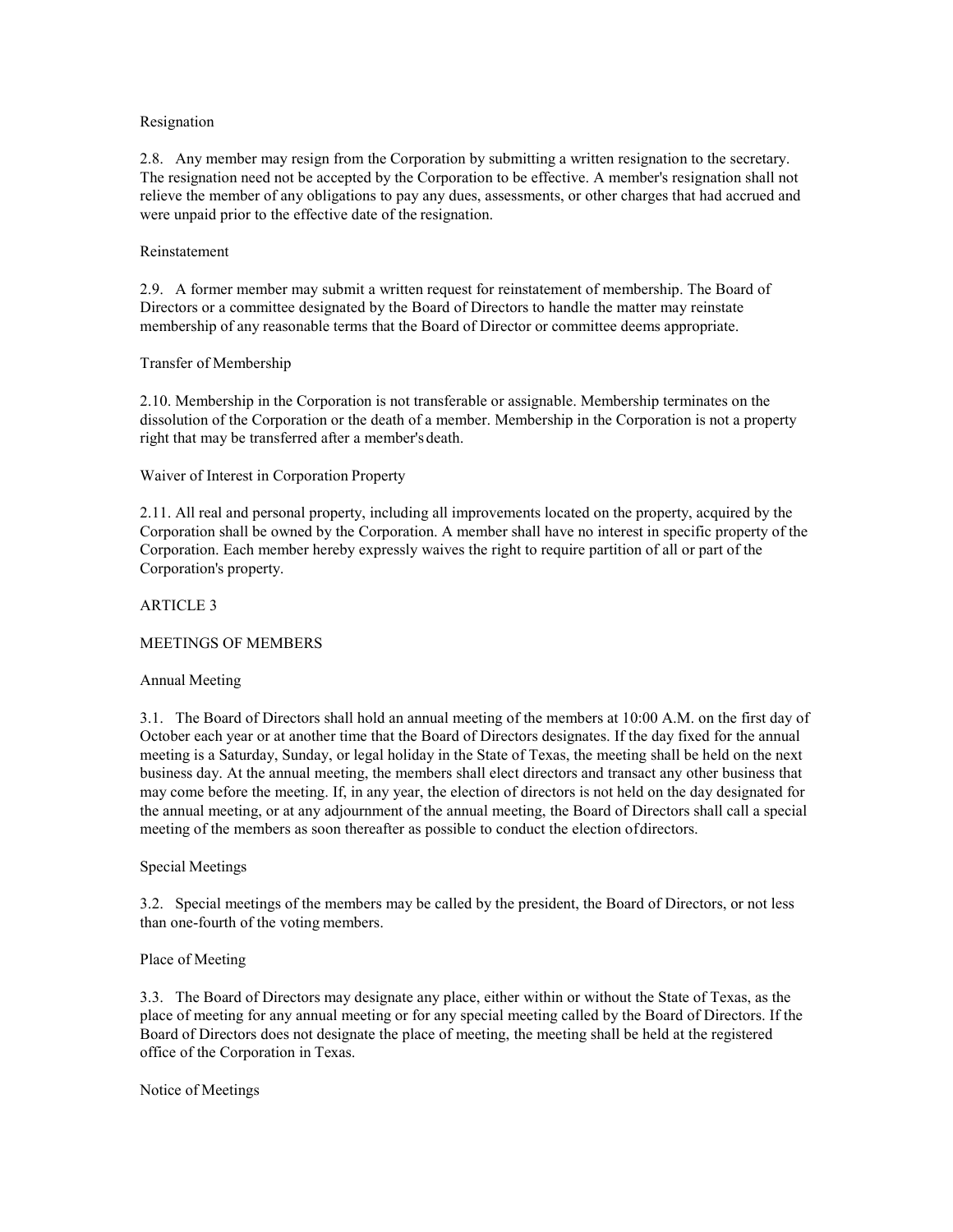3.4. Written or printed notice of any meeting of members, including the annual meeting, shall be delivered to each member entitled to vote at the meeting not less than ten (10) days nor more than fifty (50) days before the date of the meeting. If the Corporation has more than 1,000 members at the time the meeting is scheduled or called, notice may be given by publication in any newspaper of general circulation in Rio Grande Valley, Texas. The notice shall state the place, day, and time of the meeting, who called the meeting, and the general purpose or purposes for which the meeting is called. Notice shall be given by or at the direction of the president or secretary of the Corporation, or the officers or persons calling the meeting. If all of the members meet and consent to the holding of a meeting, any corporate action may be taken at the meeting regardless of a lack of proper notice.

# Quorum

3.5. The members holding one tenth of the votes that may be cast at a meeting who attend the meeting in person (or by proxy) shall constitute a quorum at that meeting. The members present at a duly called or held meeting at which a quorum is present may continue to transact business even if enough members leave the meeting so that less than a quorum remains. However, no action may be approved without the vote of at least a majority of the number of members required to constitute a quorum. If a quorum is present at no time during a meeting, a majority of the members present may adjourn and reconvene the meeting one time without further notice.

### Actions of Membership

3.6. The membership shall try to act by consensus. However, the vote of a majority of voting members in good standing, present and entitled vote at a meeting at which a quorum is present, shall be sufficient to constitute the act of the membership unless the vote of a greater number is required by law or the By-laws. A member in good standing is one who has paid all required fees and dues and is not suspended as of the date of the meeting. Voting shall be by ballot or voice, except that any election of directors shall be by ballot if demanded by any voting member at the meeting before the votingbegins.

### Proxies

3.7. A member entitled to vote may vote by proxy executed in writing by the member. No proxy shall be valid after eleven (11) months from the date of its execution, unless otherwise provided in the proxy.

### Voting by Mail

3.8. The Board of Directors may authorize members to vote by mail on the election of directors and officers or on any other matter that may be voted on by themembers.

### ARTICLE 4

# BOARD OF DIRECTORS

Management of the Corporation

4.1. The affairs of the Corporation shall be managed by the Board of Directors.

Number, Qualifications, and Tenure of Directors

4.2. (a) The number of Directors shall be a number determined by the Board of Directors that is not less than four and not greater than nine.

(b) Directors shall be residents of currently in residence in Texas.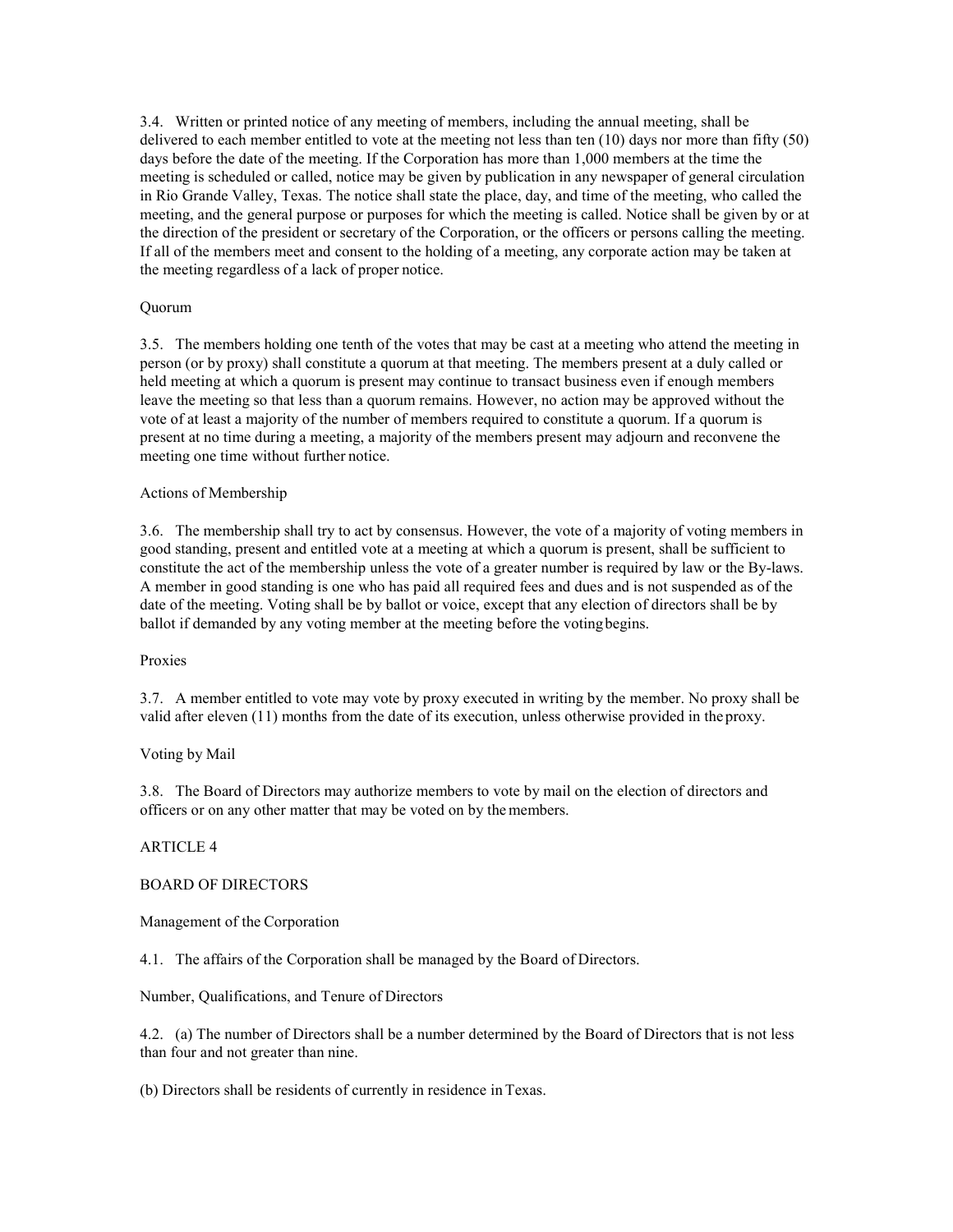(c) Directors shall be fellow members of the Corporation.

(d) Elected officers of the Corporation shall serve as ex officio members of the Board ofDirectors.

(e) Each director Elected Directors at Large shall serve for a term of two (2) years. Corporation Officer membership on the Board of Directors will be for that period that they hold their electedoffice.

### Nomination of Directors

4.3. At any meeting at which the election of a director nominations of Directors at Large or officers occurs, a voting member in good standing may nominate a person with the second of any other voting member in good standing. In addition to nominations made at meetings, a nominating committee the Board of Directors shall consider possible nominees and make nominations previously submitted written nominations or letters of intent to seek office for each election of directors. The secretary shall include the names nominated by the nomination committee of those who have accepted nomination by the voting membership, and any report of the committee, with the notice of the meeting at which the election occurs.

## Election of Directors

4.4. A person who meets any qualification requirements to be a director and who has been duly nominated may be elected as a director. Directors shall be elected by the vote of the voting membership of the Corporation. Directors In addition to Officers of the Corporation, one Director at Large shall be elected annually by the voting membership at the annual meeting of the members. In electing directors and/or officers, members shall not be permitted to cumulate their votes by giving one candidate as many votes as the number of directors or officers to be elected or by distributing the same number of votes among any number of candidates. Each director or officer shall hold office until a successor is elected and qualified. A director or officer may be elected to succeed himself or herself as director asincumbent.

### Vacancies

The Board of Directors shall fill Any vacancy occurring in the Board of Directors, and any director position to be filled due to an increase in the number of directors, 4.05.. A vacancy is filled by the affirmative vote of a majority of the remaining directors, even if it is less than a quorum of the Board of Directors, or if it is a sole remaining director. A director elected to fill a vacancy shall be elected for the unexpired term of the predecessor in office.

### Annual Meeting

4.6. The annual meeting of the Board of Directors may be held without notice other than these By-laws. The annual meeting of the Board of Directors shall be held immediately after, and at the same place as, the annual meeting of members.

### Regular Meetings

4.7. The Board of Directors may provide for regular meetings by resolution stating the time and place of such meetings. The meetings may be held either within or without the State of Texas and shall be held at the Corporation's registered office in Texas if the resolution does not specify the location of the meetings. No notice of regular meetings of the Board is required other than a resolution of the Board of Directors stating the time and place of the meetings.

# Special Meetings

4.8. Special meetings of the Board of Directors may be called by or at the request of the president or any two directors. A person or persons authorized to call special meetings of the Board of Directors mayfix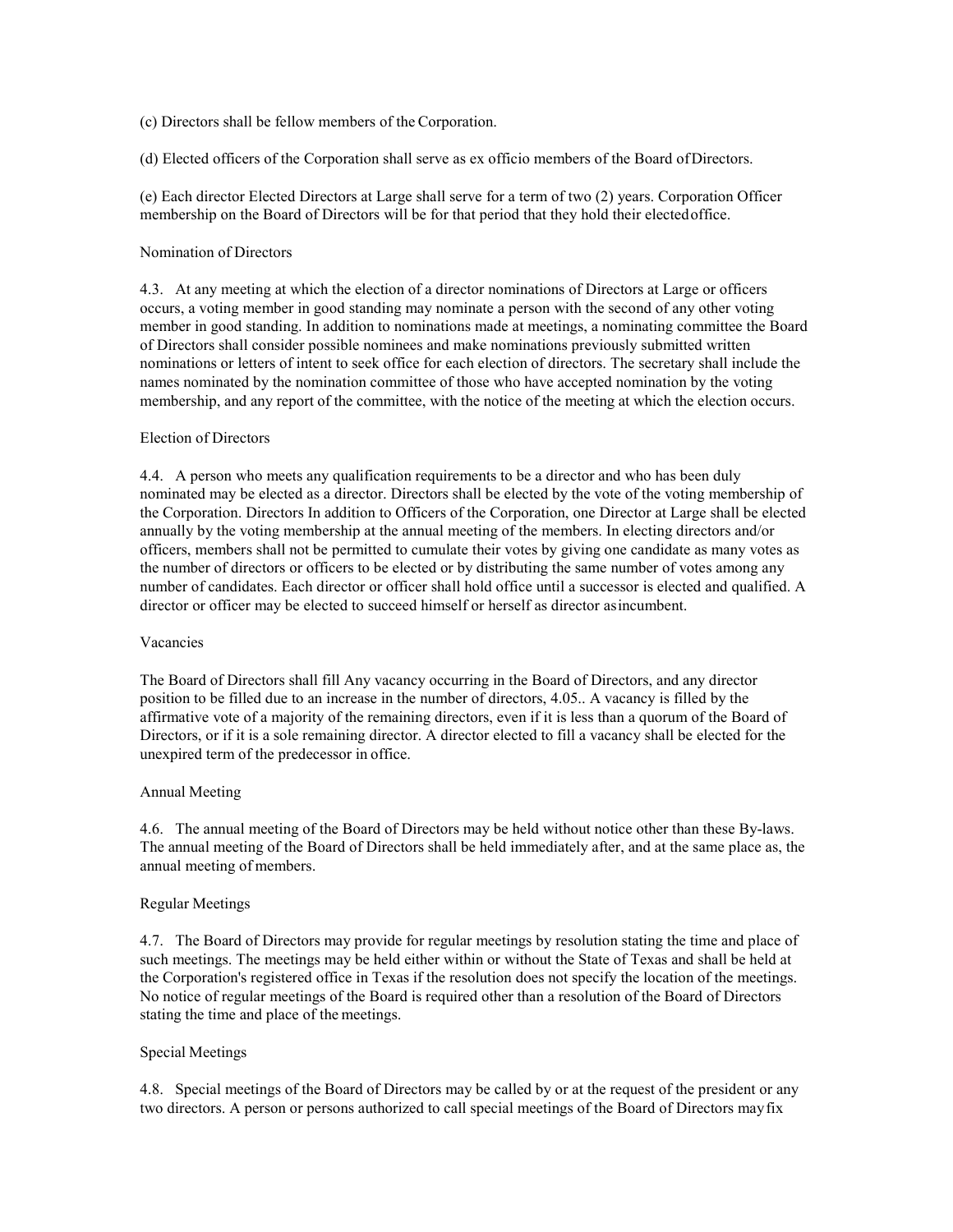any place within Texas as the place for holding a special meeting. The person or persons calling a special meeting shall notify the secretary of the information required to be included in the notice of the meeting. The secretary shall give notice to the directors as required in the By-laws.

### **Notice**

4.9. Written or printed notice of any special meeting of the Board of Directors shall be delivered to each director not less than seven (7) days or more than thirty (30) days before the date of the meeting. The notice shall state the place, day, and time of the meeting, who called the meeting, and the purpose or purposes for which the meeting is called.

## Quorum

4.10. A majority of the number of directors then in office shall constitute a quorum for the transaction of business at any meeting of the Board of Directors. The directors present at a duly called or held meeting at which a quorum is present may continue to transact business even if enough directors leave the meeting so that less than a quorum remains. However, no action may be approved without the vote of at least a majority of the number of directors required to constitute a quorum. If a quorum is present at no time during a meeting, a majority of the directors present may adjourn and reconvene the meeting one time without further notice.

## Duties of Directors

4.11. Directors shall exercise ordinary business judgment in managing the affairs of the Corporation. Directors shall act as fiduciaries with respect to the interest of the members. In acting in their official capacity as directors of this Corporation, directors shall act in good faith and take actions they reasonably believe to be in the best interests of the Corporation and that are not unlawful. In all other instances, the Board of Directors shall not take any action that they should reasonably believe would be opposed to the Corporation's best interests or would be unlawful. A director shall not be liable if, in the exercise of ordinary care, the director acts in good faith relying on written financial and legal statements provided by an accountant or attorney retained by the Corporation.

# Actions of Board of Directors

4.12. The Board of Directors shall try to act by consensus. However, the vote of a majority of directors present and voting at a meeting at which a quorum is present shall be sufficient to constitute the act of the Board of Directors unless the act of a greater number is required by law or the By-laws. A director who is present at a meeting and abstains from a vote is considered present and voting for determining the decision of the Board of Directors. For determining the decision of the Board of Directors, a director who is represented by proxy in a vote is considered present.

### Proxies

4.13. A director may vote by proxy executed in writing by the director. No proxy shall be valid afterthree (3) months from the date of its execution.

### Compensation

4.14. Directors may receive salaries for their services. The Board of Directors may adopt a resolution providing for payment to directors of a fixed sum and expenses of attendance, if any, for attendance at each meeting of the Board of Directors. A director may serve the Corporation in any other capacity and receive compensation for those services. Any compensation that the Corporation pays to a director shall be commensurate with the services performed and reasonable inamount.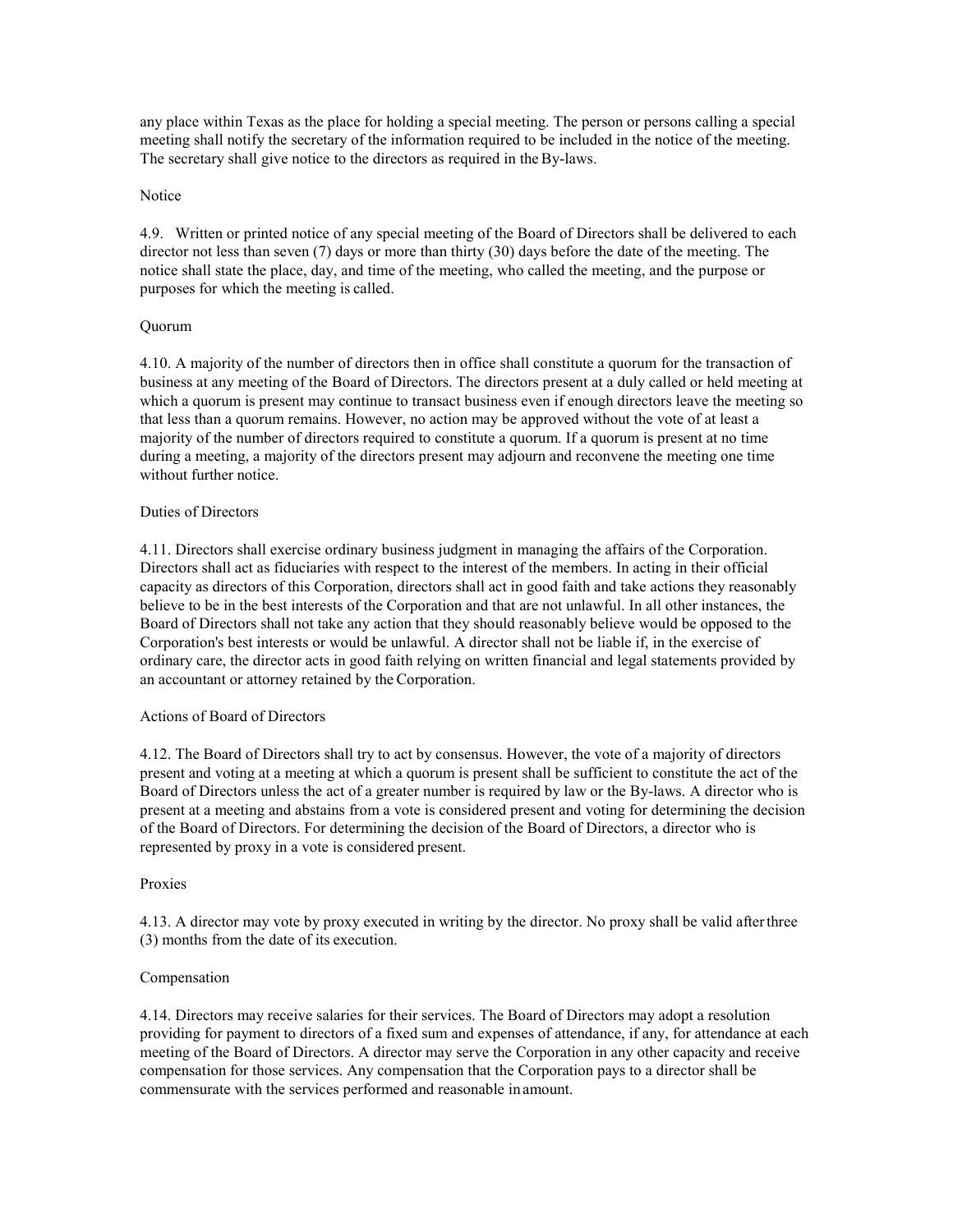### Removal of Directors

4.15. The members may vote to remove a director at any time with or without good cause. A meeting to consider the removal of a director may be called and noticed following the procedures provided in the Bylaws. The notice of the meeting shall state that the issue of possible removal of the director will be on the agenda. The director shall have the right to present evidence at the meeting as to why he or she should not be removed, and the director shall have the right to be represented by an attorney at and before the meeting. At the meeting, the Corporation shall consider possible arrangements for resolving the problems that are in the mutual interest of the Corporation and the Director. A director may be removed by the affirmative vote of fifty percent of the members.

# ARTICLE 5

# **OFFICERS**

# Officer Positions

5.1. The officers of the Corporation shall be a president, two a vice presidents, a secretary, and a treasurer, and a president elect. The Board of Directors may create additional officer positions, define the authority and duties of each such position, and elect or appoint persons to fill the positions. Any two or more offices may be held by the same person, except the offices of president or president elect and secretary. The officers shall be ex officio members of the Board of Directors.

# Election and Term of Office

5.2. The officers of the Corporation shall be elected annually by the Board of Directors voting membership at, or before the regular annual meeting of the Board of Directors Corporation. If the election of officers is not held at this meeting, the election shall be held as soon thereafter as conveniently possible. The nomination and election process shall be as described in paragraphs 4.03 and 4.04 above. The term of office for these officers is one (1) year. Each officer shall hold office until a successor is duly selected and qualified. An officer may be elected to succeed himself or herself in the sameoffice

# Removal

5.3. Any officer elected or appointed by the membership may be removed by the membership with or without good cause. The removal of an officer shall be without prejudice to the contract rights, if any, of the officer.

# Vacancies

5.4. A vacancy in any office may be filled by the Board of Directors for the unexpired portion of the officer's term.

# President

5.5. The president shall be the chief executive officer of the Corporation. The president shall supervise and control all of the business and affairs of the Corporation. The president shall preside at all meetings of the members and of the Board of Directors. The president may execute any deeds, mortgages, bonds, contracts, or other instruments that the Board of Directors has authorized to be executed. However, the president may not execute instruments on behalf of the Corporation if this power is expressly delegated to another officer or agent of the Corporation by the Board of Directors, the By-laws, or statute. The president shall perform other duties prescribed by the Board of Directors and all duties incident to the office of president.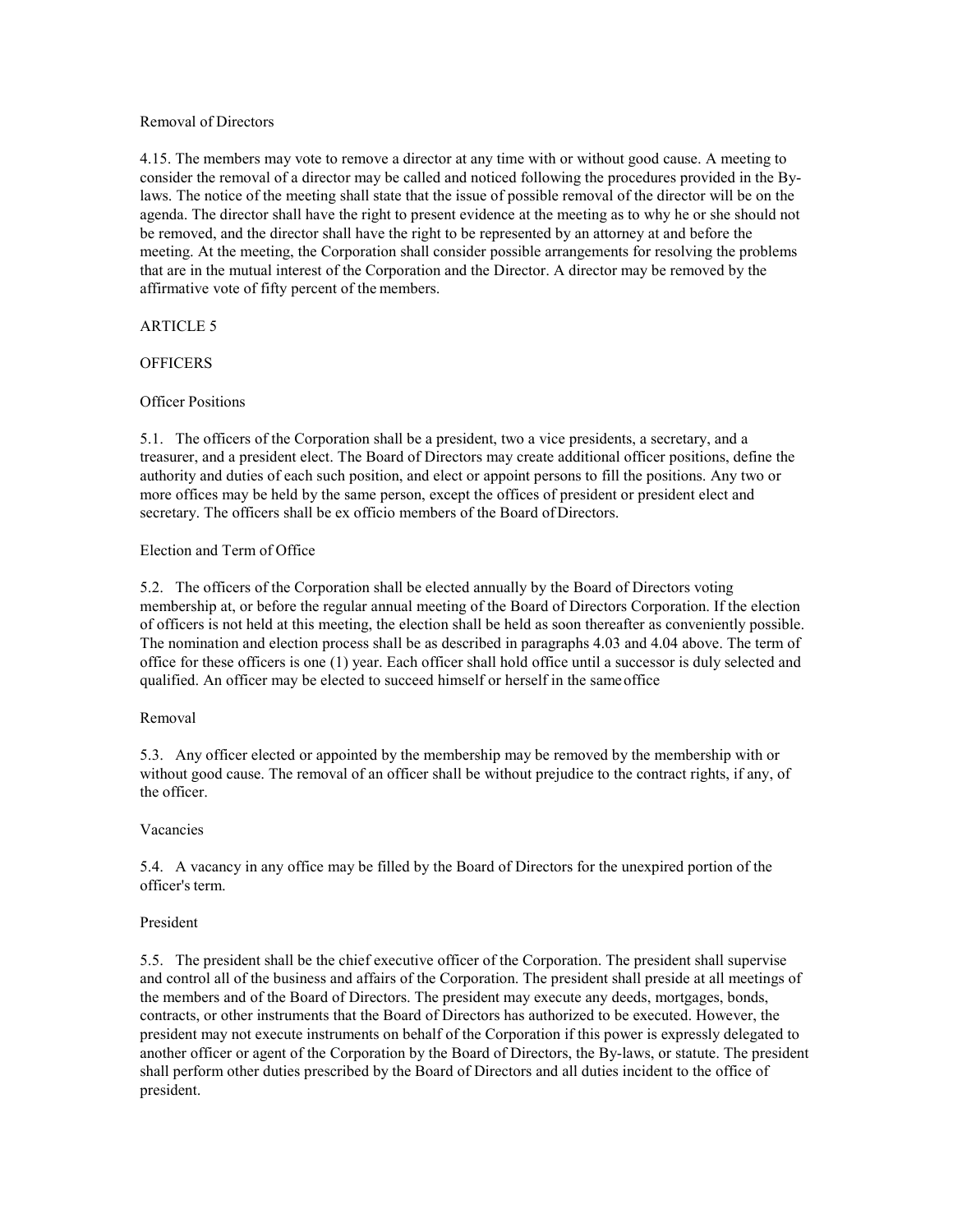### Vice President

5.6. When the president is absent, is unable to act, or refuses to act, a the vice president shall perform the duties of the president. When a the vice president acts in place of the president, the vice president shall have all the powers of and be subject to all the restrictions upon the president. If there is more than one vice president, the vice presidents shall act in place of the president in the order of the votes received when elected. A The vice president shall perform other duties as assigned by the president or Board ofDirectors.

## Treasurer

5.7. The treasurer shall:

(a) Have charge and custody of and be responsible for all funds and securities of the Corporation.

(b) Receive and give receipts for moneys due and payable to the Corporation from any source.

(c) Deposit all moneys in the name of the Corporation in banks, trust companies, or other depositories as provided in the By-laws or as directed by the Board of Directors.

(d) Write checks and disburses funds to discharge obligations of the Corporation.

(e) Maintain the financial books and records of the Corporation.

(f) Prepare financial reports at least annually.

(g) Perform other duties as assigned by the president or by the Board of Directors.

(h) If required by the Board of Directors, give a bond for the faithful discharge of his or her duties in a sum and

with a surety as determined by the Board of Directors.

(i) Perform all of the duties incident to the office oftreasurer.

Secretary

5.8. The Secretary shall:

(a) Give all notices as provided in the By-laws or as required by law.

(b) Take minutes of the meetings of the members and of the Board of Directors and keep the minutes as part of the corporate records.

(c) Maintain custody of the corporate records and of the seal of the Corporation.

(d) Affix the seal of the Corporation to all documents as authorized.

(e) Keep a register of the mailing address of each member, director, officer and employee of the Corporation.

(f) Perform duties as assigned by the president or by the Board of Directors.

(g) Perform all duties incident to the office ofsecretary.

President Elect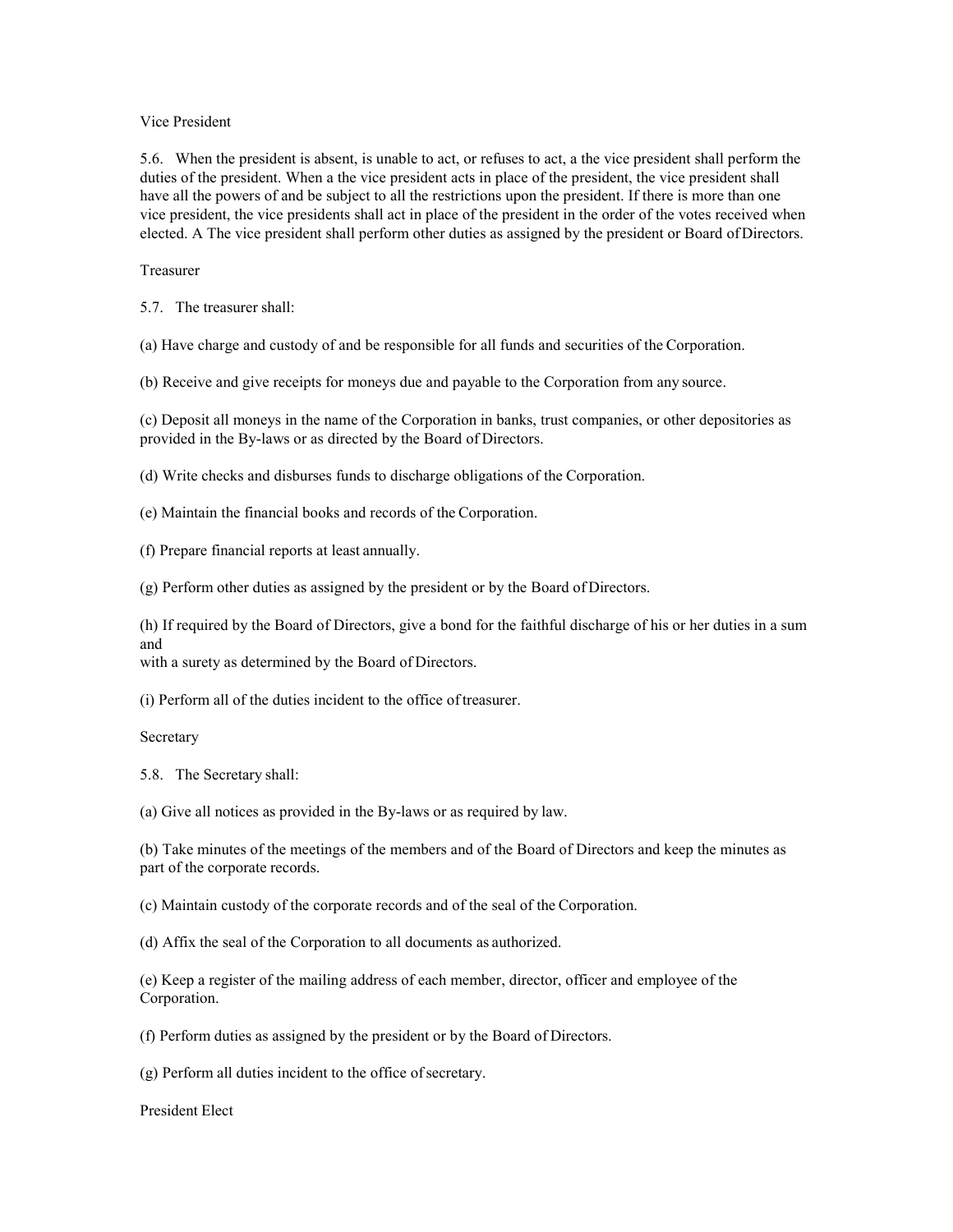### 5.9. President Elect

The President Elect shall serve for one year, in transition to elected office of President, as a voting member on the Board of Directors. His or her assumption of duties and responsibilities as President will occur concurrently with installation of new officers on the first anniversary of his or her election. The President Elect shall not be subject to assignment of other duties by the President or the Board ofDirectors.

# ARTICLE 6

# **COMMITTEES**

## Establishment of Committees

6.1. The Board of Directors may adopt a resolution establishing one or more committees delegating specified authority to a committee, and appointing or removing members of a committee. A committee shall include two or more directors and may include persons who are not directors. If the Board of Directors delegates any of its authority to a committee, the majority of the committee shall consist of directors. The Board of Directors may establish qualifications for membership on a committee. The Board of Directors may delegate to the president its power to appoint and remove members of a committee that has not been delegated any authority of the Board of Directors. The establishment of a committee or the delegation of authority to it shall not relieve the Board of Directors, or any individual director, of any responsibility imposed by the By-laws or otherwise imposed by law. No committee shall have the authority of the Board of Directors to:

(a) Amend the Articles of Incorporation.

(b) Adopt a plan of merger or a plan of consolidation with another corporation.

(c) Authorize the sale, lease, exchange, or mortgage of all or substantially all of the property and assets of the Corporation.

- (d) Authorize the voluntary dissolution of the Corporation.
- (e) Revoke proceedings for the voluntary dissolution of the Corporation.
- (f) Adopt a plan for the distribution of the assets of the Corporation.
- (g) Amend, alter, or repeal the By-laws.
- (h) Elect, appoint or remove a member of a committee or a director or officer of theCorporation.

(i) Approve any transaction to which the Corporation is a party and that involves a potential conflict of interest as defined in paragraph 7.04, below.

(j) Take any action outside the scope of authority delegated to it by the Board ofDirectors.

(k) Take final action on a matter that requires the approval of themembers.

# Authorization of Specific Committees

6.2. The Board of Directors shall define the activities and scope of authority of each committee by resolution.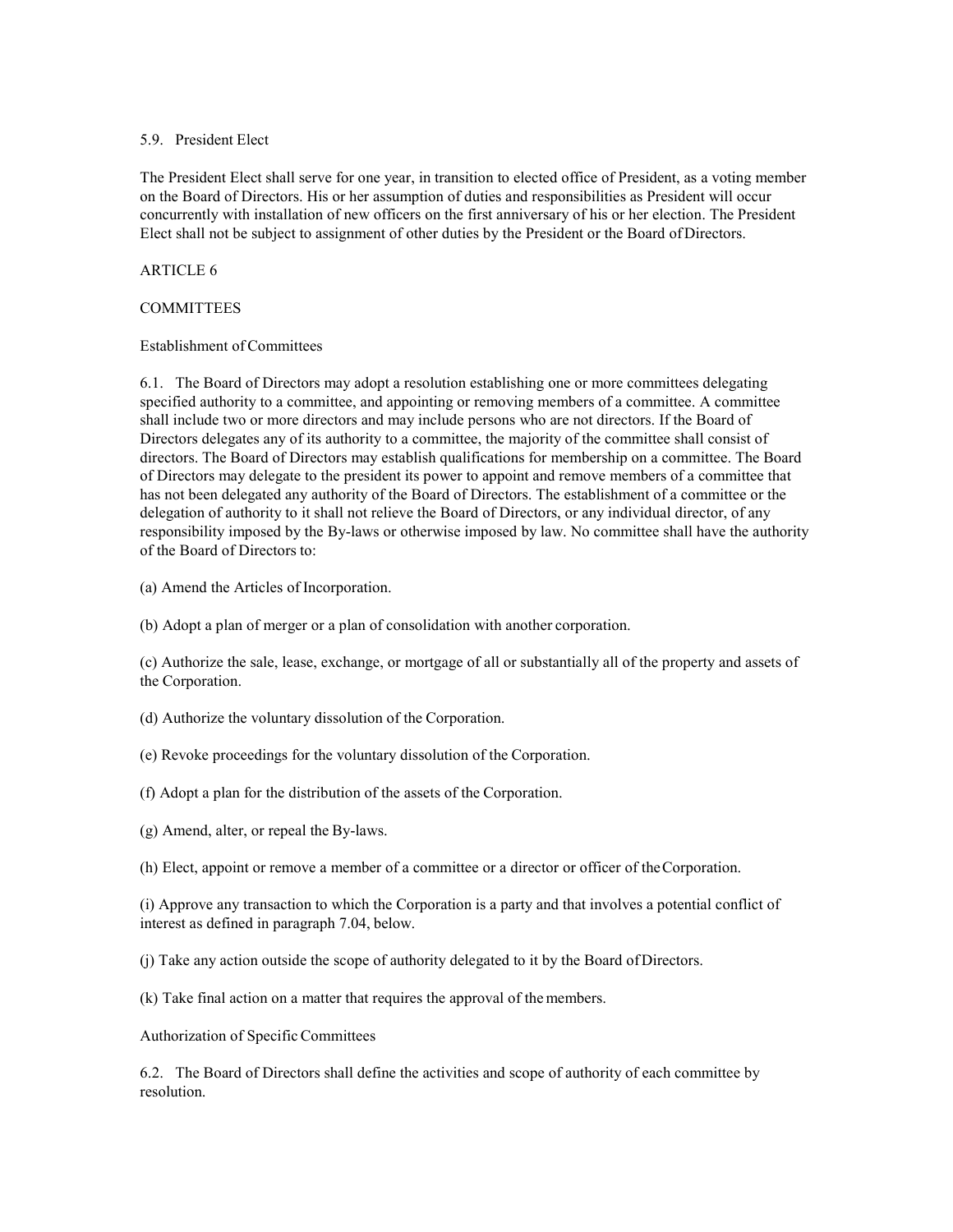# Term of Office

6.3. Each member of a committee shall continue to serve on the committee until the next annual meeting of the members of the Corporation and until a successor is appointed. However, the term of a committee member may terminate earlier if the committee is terminated, or if the member dies, ceases to qualify, resigns, or is removed as a member. A vacancy on a committee may be filled by an appointment made in the same manner as an original appointment. A person appointed to fill a vacancy on a committee shall serve for the unexpired portion of the terminated committee member'sterm.

### Chair and Vice-Chair

6.4. One member of each committee shall be designated as the chair of the committee and another member of each committee shall be designated as the vice-chair. The members of the committee shall elect the chair and vice-chair. The chair shall call and preside at all meetings of the committee. When the chair is absent, is unable to act, or refuses to act, the vice-chair shall perform the duties of the chair. When a vicechair acts in place of the chair, the vice-chair shall have all the powers of and be subject to all the restrictions upon the chair.

## Notice of Meetings

6.5. Written or printed notice of a committee meeting shall be delivered to each member of a committee not less than seven (7) and no more than thirty (30) days before the date of the meeting. The notice shall state the place, day, and time of the meeting, and the purpose or purposes for which the meeting iscalled.

## Quorum

6.6. One half (1/2) of the number of members of a committee shall constitute a quorum for the transaction of business at any meeting of the committee. The committee members present at a duly called or held meeting at which a quorum is present may continue to transact business even if enough committee members leave the meeting so that less than a quorum remains. However, no action may be approved without the vote of at least a majority of the number of committee members required to constitute a quorum. If a quorum is present at no time during a meeting, the chair may adjourn and reconvene the meeting one time without further notice.

### Actions of Committees

6.7. Committees shall try to take action by consensus. However, the vote of a majority of committee members present and voting at a meeting at which a quorum is present shall be sufficient to constitute the act of the committee unless the act of a greater number is required by law or the By-laws. A committee member who is present at a meeting and abstains from a vote is considered present and voting for determining the act of the committee.

### Proxies

6.8. A committee member may vote by proxy executed in writing by the committee member. No proxy shall be valid after eleven (11) months from the date of its execution.

### Compensation

6.9. Committee members shall not receive salaries for their services. The Board of Directors may adopt a resolution providing for payment to committee members of a fixed sum and expenses of attendance, if any, for attendance at each meeting of the committee. A committee member may serve the Corporation in any other capacity and receive compensation for those services. Any compensation that the Corporation pays to a committee member shall be commensurate with the services performed and shall be reasonable in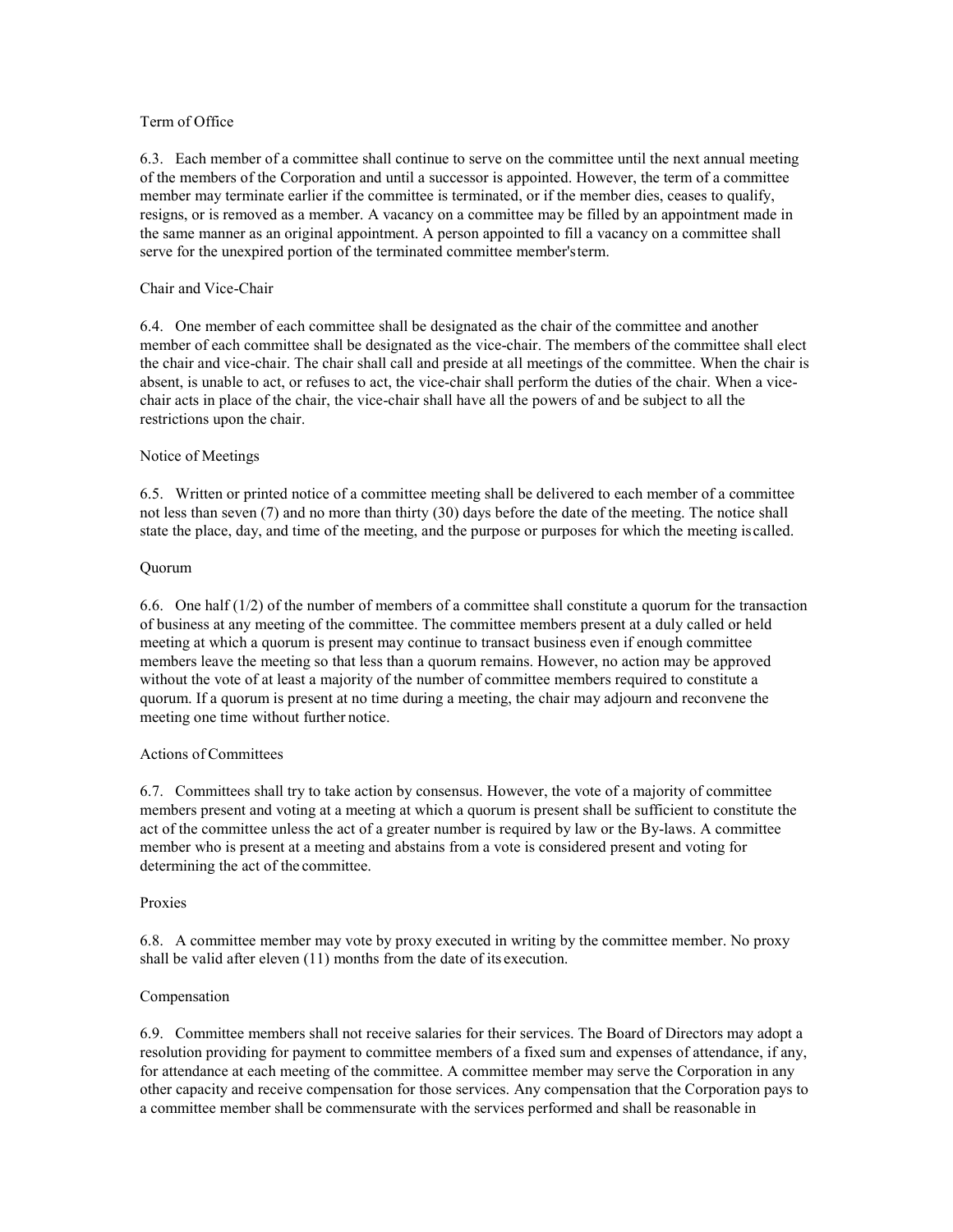amount.

Rules

6.10. Each committee may adopt rules for its own operation not inconsistent with the By-laws or with rules adopted by the Board of Directors.

# ARTICLE 7

## TRANSACTIONS OF THE CORPORATION

### **Contracts**

7.1. The Board of Directors may authorize any officer or agent of the Corporation to enter into a contract or execute and deliver any instrument in the name of and on behalf of the Corporation. This authority may be limited to a specific contract or instrument or it may extend to any number and type of possible contracts and instruments.

## **Deposits**

7.2. All funds of the Corporation shall be deposited to the credit of the Corporation in banks, trust companies, or other depositories that the Board of Directorsselects.

## Gifts

7.3. The Board of Directors may accept on behalf of the Corporation any contribution, gift, bequest, or devise for the general purposes or for any special purpose of the Corporation. The Board of Directors may make gifts and give charitable contributions that are not prohibited by the By-laws, the Articles of Incorporation, state law, and any requirements for maintaining the Corporation's federal and state tax status.

### Potential Conflicts of Interest

7.4. The Corporation shall not make any loan to a director or officer of the Corporation. A member, director, officer, or committee member of the Corporation may lend money to and otherwise transact business with the Corporation except as otherwise provided by the By-laws, Articles of Incorporation, and all applicable laws. Such a person transacting business with the Corporation has the same rights and obligations relating to those matters as other persons transacting business with the Corporation. The Corporation shall not borrow money from or otherwise transact business with a member, director, officer, or committee member of the Corporation unless the transaction is described fully in a legally binding instrument and is in the best interests of the Corporation. The Corporation shall not borrow money from or otherwise transact business with a member, director, officer, or committee member of the Corporation without full disclosure of all relevant facts and without the approval of the Board of Directors or the members, not including the vote of any person having a personal interest in the transaction.

# Prohibited Acts

7.5. As long as the Corporation is in existence, and except with the prior approval of the Board of Directors or the members, no member, director, officer, or committee member of the Corporation shall:

(a) Do any act in violation of the By-laws or a binding obligation of the Corporation.

(b) Do any act with the intention of harming the Corporation or any of its operations.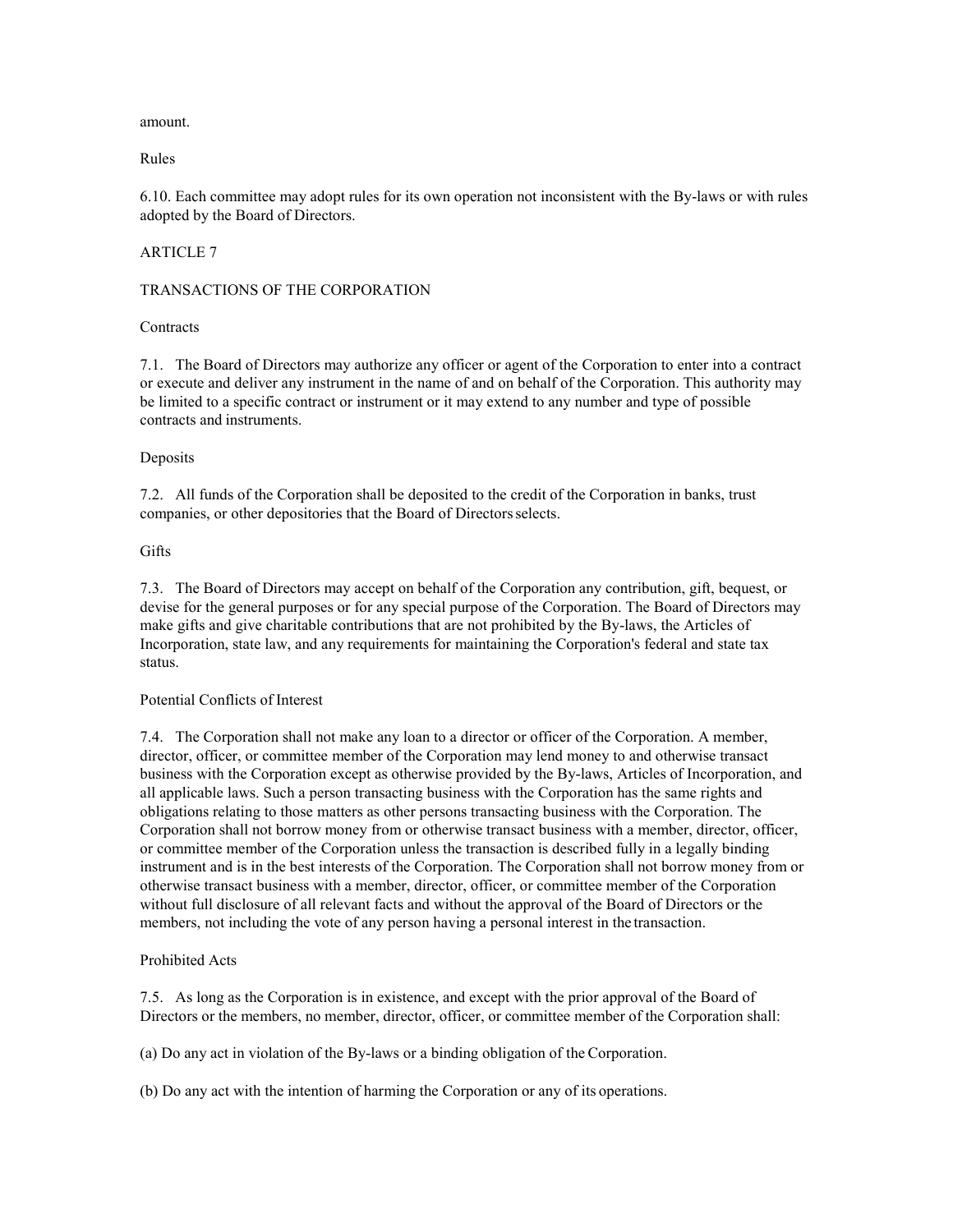(c) Do any act that would make it impossible or unnecessarily difficult to carry on the intended or ordinary business of the Corporation.

(d) Receive an improper personal benefit from the operation of theCorporation.

(e) Use the assets of this Corporation, directly or indirectly, for any purpose other than carrying on the business of this Corporation.

(f) Wrongfully transfer or dispose of Corporation property, including intangible property such as good will.

(g) Use the name of the Corporation (or any substantially similar name) or any trademark or trade name adopted by the Corporation, except on behalf of the Corporation in the ordinary course of the Corporation's business.

(h) Disclose any of the Corporation business practices, trade secrets, or any other information not generally known to the business community to any person not authorized to receive it.

### ARTICLE 8

## BOOKS AND RECORDS

Required Books and Records

8.1. The Corporation shall keep correct and complete books and records of account. The Corporation's books and records shall include:

(a) A file-endorsed copy of all documents filed with the Texas Secretary of State relating to the Corporation, including, but not limited to, the Articles of Incorporation, and any articles of amendment, restated articles, articles of merger, articles of consolidation, and statement of change of registered office or registered agent.

(b) A copy of the By-laws, and any amended versions or amendments to theBy-laws.

(c) Minutes of the proceedings of the members, Board of Directors, and committees having any of the authority of the Board of Directors.

(d) A list of the names and addresses of the members, directors, officers, and any committee members of the Corporation.

(e) A financial statement showing the assets, liabilities, and net worth of the Corporation at the end of the three(3) most recent fiscal years.

(f) A financial statement showing the income and expenses of the Corporation for the three (3) most recent fiscal years.

(g) All rulings, letters, and other documents relating to the Corporation's federal, state, and local taxstatus.

(h) The Corporation's federal, state, and local information or income tax returns for each of the Corporation's three (3) most recent tax years.

### Inspection and Copying

8.2. Any member, director, officer, or committee member of the Corporation may inspect and receive copies of all books and records of the Corporation required to be kept by the By-laws. Such a person may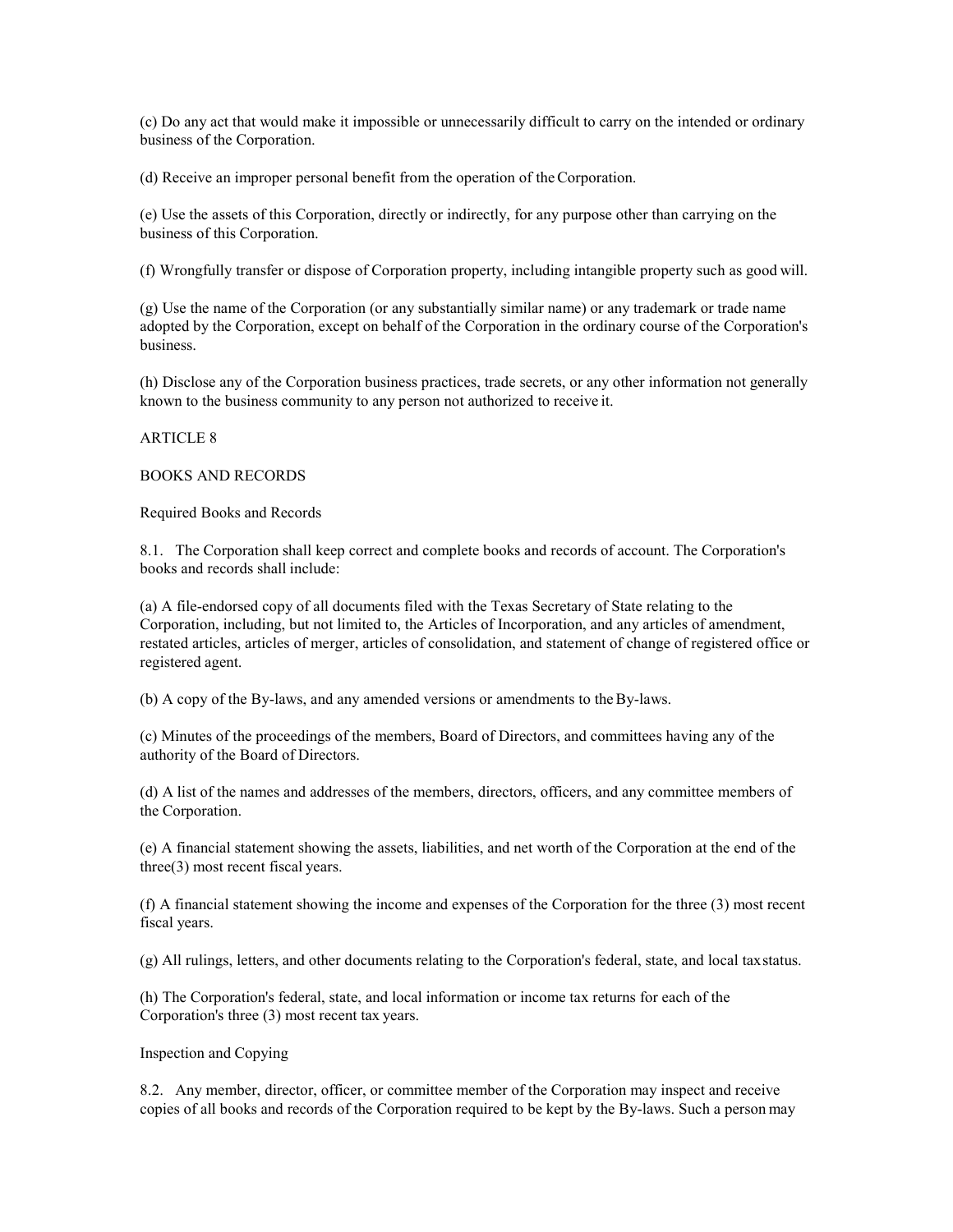inspect or receive copies if the person has a proper purpose related to the person's interest in the Corporation and if the person submits a request in writing. Any person entitled to inspect and copy the Corporation's books and records may do so through his or her attorney or other duly authorized representative. A person entitled to inspect the Corporation's books and records may do so at a reasonable time no later than five (5) working days after the Corporation's receipt of a proper written request. The Board of Directors may establish reasonable fees for copying the Corporation's books and records by members. The fees may cover the cost of materials and labor, but may not exceed ten cents per page. The Corporation shall provide requested copies of books or records no later than five (5) working days after the Corporation's receipt of a proper written request.

### Audits

8.3. Any member shall have the right to have an audit conducted of the Corporation's books. The member requesting the audit shall bear the expense of the audit unless the members vote to authorize payment of audit expenses. The member requesting the audit may select the accounting firm to conduct the audit. A member may not exercise these rights to compel audits to subject the Corporation to an audit more than once in any fiscal year.

## ARTICLE 9

## FISCAL YEAR

For tax reporting purposes, the fiscal year of the Corporation shall begin on the first day of January and end on the last day in December in each year.

## ARTICLE 10

### INDEMNIFICATION

### 10.1. When Indemnification is Required, Permitted and Prohibited

(a) The Corporation shall indemnify a director, officer, committee member, employee, or agent of the Corporation who was, is or may be named defendant or respondent in any proceeding as a result of his or her actions or omissions within the scope of his or her official capacity in the Corporation. For the purposes of this article, an agent includes one who is or was serving at the request of the Corporation as a director, officer, partner, venturer, proprietor, trustee, partnership, joint venture, sole proprietorship, trust, employee benefit plan, or other enterprise. However, the Corporation shall indemnify a person only if he or she acted in good faith and reasonably believed that the conduct was in the Corporation's best interests. In a case of a criminal proceeding, the person may be indemnified only if he or she had no reasonable cause to believe that the conduct was unlawful. The Corporation shall not indemnify a person who is found liable to the Corporation or is found liable to another because of improperly receiving a personal benefit. A person is conclusively considered to have been found liable in relation to any claim, issue, or matter if a court of competent jurisdiction has adjudged the person liable and all appeals have been exhausted.

(b) The termination of a proceeding by judgment, order, settlement, conviction, or on a plea of nolo contendere or its equivalent does not necessarily preclude indemnification by theCorporation.

(c) The Corporation shall pay or reimburse expenses incurred by a director, officer, member, committee member, employee, or agent of the Corporation in connection with the person's appearance as a witness or other participation in a proceeding involving or affecting the Corporation when the person is not a named defendant or respondent in the proceeding.

(d) In addition to the situations otherwise described in this paragraph, the Corporation may indemnify a director, officer, member, committee member, employee, or agent of the Corporation to the extent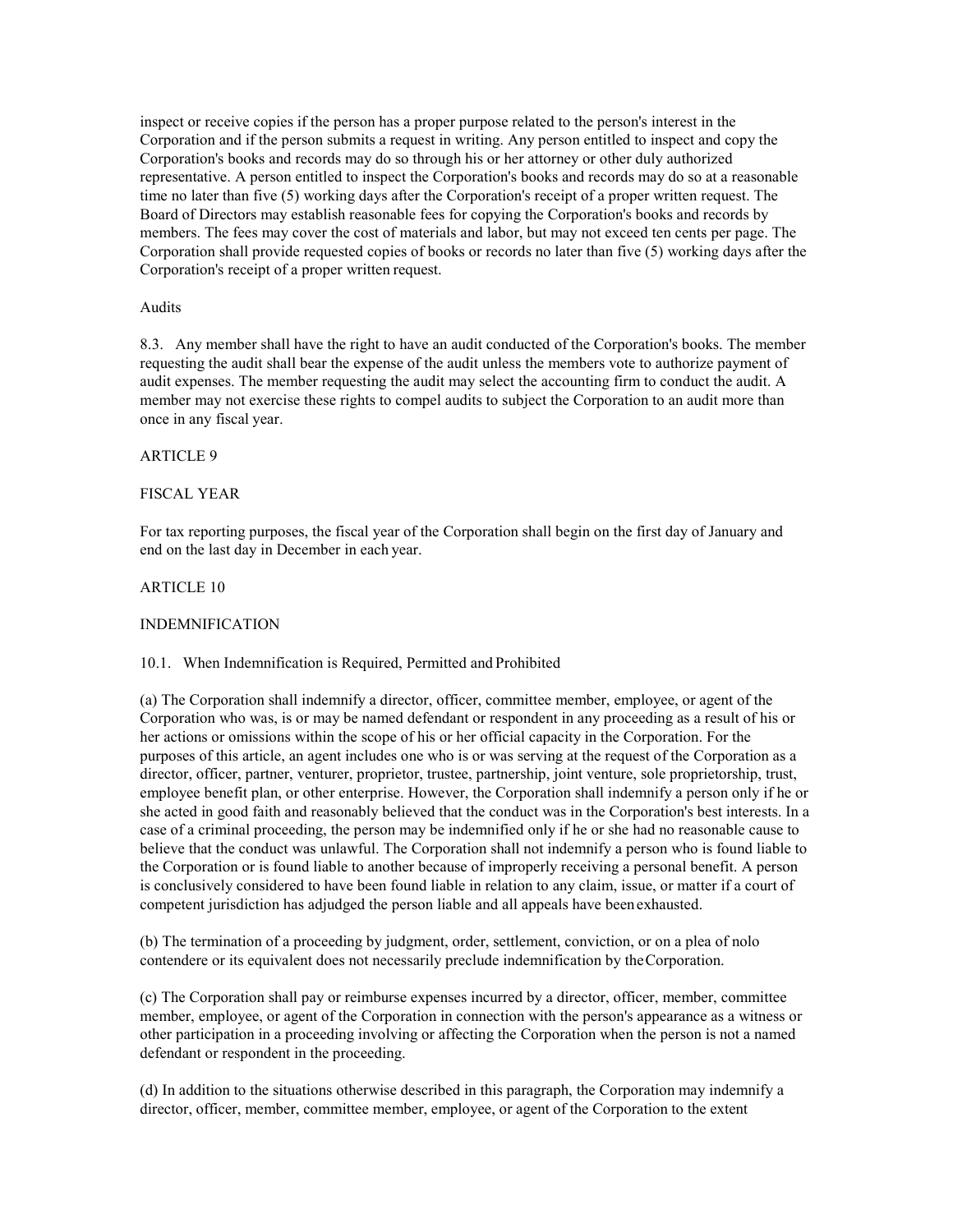permitted by law. However, the Corporation shall not indemnify any person in any situation in which indemnification is prohibited by the terms of paragraph l0.0l(a), above.

(e) Before the final disposition of a proceeding, the Corporation may pay indemnification expenses permitted by the By-laws and authorized by the Corporation. However, the Corporation shall not pay indemnification expenses to a person before the final disposition of a proceeding if: the person is a named defendant or respondent in a proceeding brought by the Corporation or one or more members; or the person is alleged to have improperly received a personal benefit or committed other willful or intentional misconduct.

(f) If the Corporation may indemnify a person under the By-laws, the person may be indemnified against judgments, penalties, including excise and similar taxes, fines, settlements, and reasonable expenses (including attorney's fees) actually incurred in connection with the proceeding. However, if the proceeding was brought by or on behalf of the Corporation, the indemnification is limited to reasonable expenses actually incurred by the person in connection with the proceeding.

10.2. Procedures Relating to Indemnification Payments

(a) Before the Corporation may pay any indemnification expenses (including attorney's fees), the Corporation shall specifically determine that indemnification is permissible, authorize indemnification, and determine that expenses to be reimbursed are reasonable, except as provided in paragraph 10.02(c), below. The Corporation may make these determinations and decisions by any one of the following procedures:

(i) Majority vote of a quorum consisting of directors who, at the time of the vote, are not named defendants or respondents in the proceeding.

(ii) If such a quorum cannot be obtained, by a majority vote of a committee of the Board of Directors, designated to act in the matter by a majority vote of all directors, consisting solely of two or more directors who at the time of the vote are not named defendants or respondents in the proceeding.

(iii) Determination by special legal counsel selected by the Board of Directors by vote as provided in paragraph  $10.02(a)(i)$  or  $10.02(a)(ii)$ , or if such a quorum cannot be obtained and such a committee cannot be established, by a majority vote of all directors.

(iv) Majority vote of members, excluding directors who are named defendants or respondents in the proceeding.

(b) The Corporation shall authorize indemnification and determine that expenses to be reimbursed are reasonable in the same manner that it determines whether indemnification is permissible. If the determination that indemnification is permissible is made by special legal counsel, authorization of indemnification and determination of reasonableness of expenses shall be made in the manner specified by paragraph 10.02(a)(iii), above, governing the selection of special legal counsel. A provision contained in the Articles of Incorporation, the By-laws, or a resolution of members or the Board of Directors that requires the indemnification permitted by paragraph 10.01, above, constitutes sufficient authorization of indemnification even though the provision may not have been adopted or authorized in the same manner as the determination that indemnification is permissible.

(c) The Corporation shall pay indemnification expenses before final disposition of a proceeding only after the Corporation determines that the facts then known would not preclude indemnification and the Corporation receives a written affirmation and undertaking from the person to be indemnified. The determination that the facts then known to those making the determination would not preclude indemnification and authorization of payment shall be made in the same manner as a determination that indemnification is permissible under paragraph 10.02(a), above. The person's written affirmation shall state that he or she has met the standard of conduct necessary for indemnification under the By-laws. The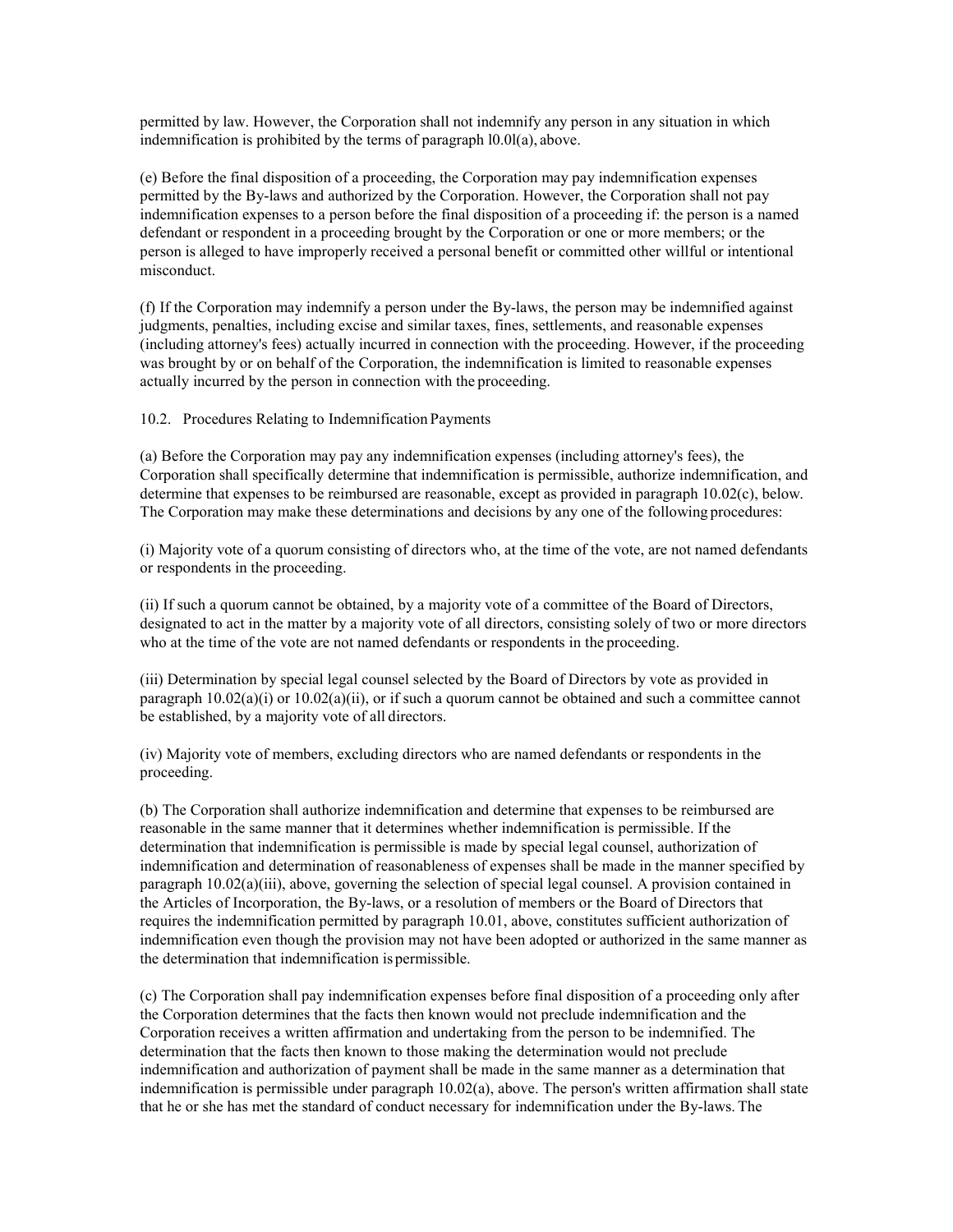written undertaking shall provide for repayment of the amount paid or reimbursed by the Corporation if it is ultimately determined that the person has not met the requirements for indemnification. The undertaking shall be an unlimited general obligation of the person, but it need not be secured and it may be accepted without reference to financial ability to make repayment.

(d) Any indemnification or advance of expenses shall be reported in writing to the members of the Corporation. The report shall be made with or before the notice or waiver of notice of the next membership meeting, or with or before the next submission to members of a consent to action without a meeting. In any case, the report shall be sent within the 12-month period immediately following the date of the indemnification or advance.

# ARTICLE 11

# **NOTICES**

# Notice by Mail, Electronic Mail, or Telegram

11.1. Any notice required or permitted by the By-laws to be given to a member, director, officer or member of a committed of the Corporation may be given by mail, electronic mail, or telegram. If mailed, a notice shall be deemed to be delivered when deposited in the United States mail addressed to the person at his or her address as it appears on the records of the Corporation, with postage prepaid. If given by electronic mail, a notice shall be deemed delivered based on return receipt from the electronic mail service provider of the person at his or her electronic mail address as it appears on the records of the Corporation. If given by telegram, a notice shall be deemed to be delivered when accepted by the telegraph company and addressed to the person at his or her address as it appears on the records of the Corporation. A person may change his or her address by giving written notice to the secretary of the Corporation.

# Signed Waiver of Notice

11.2. Whenever any notice is required to be given under the provisions of the Act or under the provisions of the Articles of Incorporation or the By-laws, a waiver in writing signed by a person entitled to receive a notice shall be deemed equivalent to the giving of the notice. A waiver of notice shall be effective whether signed before or after the time stated in the notice being waived.

### Waiver of Notice by Attendance

11.3. The attendance of a person at a meeting shall constitute a waiver of notice of the meeting unless the person attends for the express purpose of objecting to the transaction of any business because the meeting is not lawfully called or convened.

# ARTICLE 12

# SPECIAL PROCEDURES CONCERNING MEETINGS

# Meeting by Telephone

12.1. The members, Board of Directors, and any committee of the Corporation may hold a meeting by telephone conference call procedures in which all persons participating in the meeting can hear each other. The notice of a meeting by telephone conference must state the fact that the meeting will be held by telephone as well as all other matters required to be included in the notice. Participation of a person in a conference call meeting constitutes presence of that person at themeeting.

Decision Without Meeting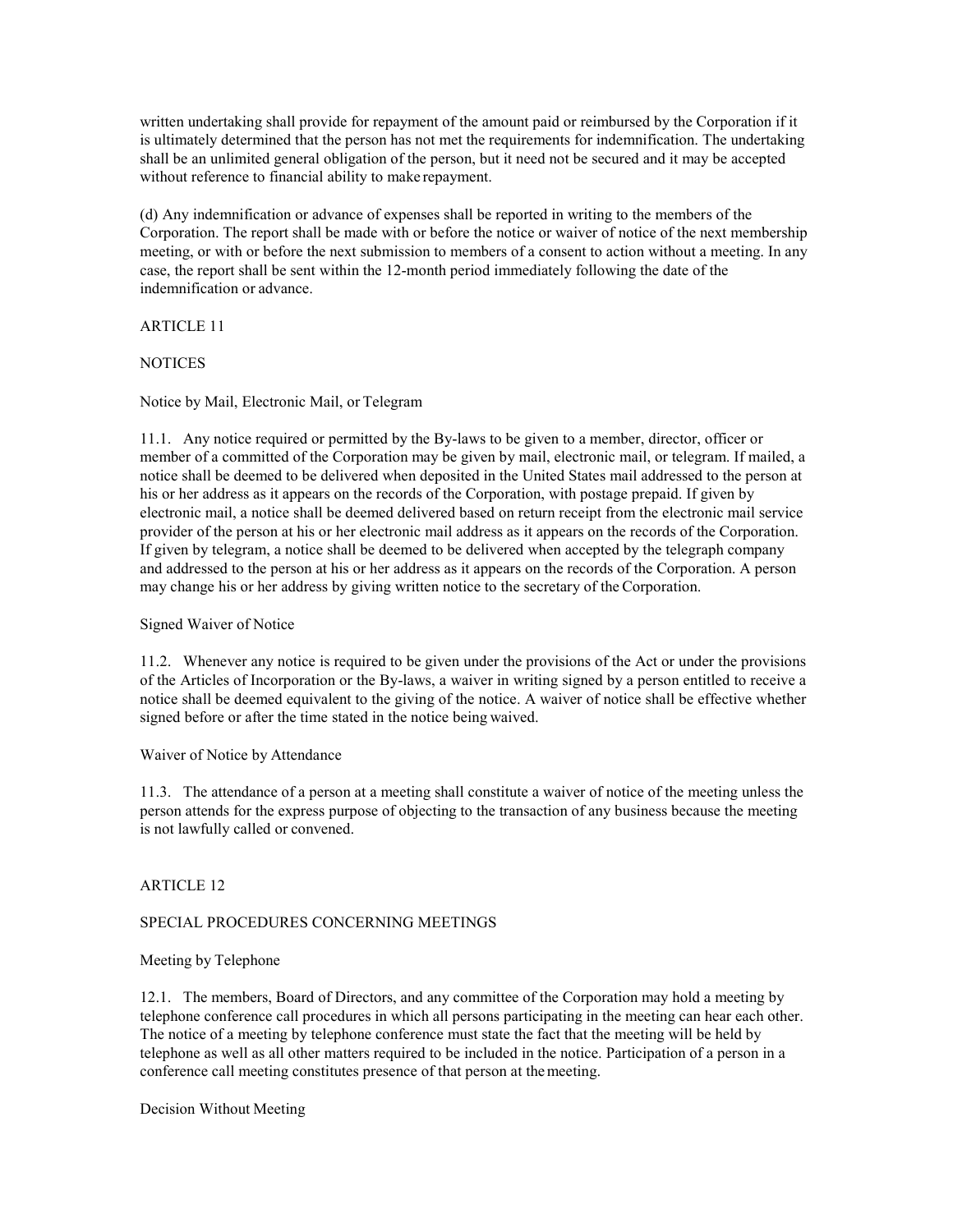12.2. Any decision required or permitted to be made at a meeting of the members, Board of Directors, or any committee of the Corporation may be made without a meeting. A decision without a meeting may be made if a written consent to the decision is signed by all of the persons entitled to vote on the matter. The original signed consents shall be placed in the Corporation minute book and kept with the Corporation's records.

# Voting By Proxy

12.3. A person who is authorized to exercise a proxy may not exercise the proxy unless the proxy is delivered to the officer presiding at the meeting before the business of the meeting begins. The secretary or other person taking the minutes of the meeting shall record in the minutes the name of the person who executed the proxy and the name of the person authorized to exercise the proxy. If a person who has duly executed a proxy personally attends a meeting, the proxy shall not be effective for that meeting. A proxy filed with the secretary or other designated officer shall remain in force and effect until the first of the following occurs:

(a) An instrument revoking the proxy is delivered to the secretary or other designated officer.

(b) The proxy authority expires under the terms of the proxy.

(c) The proxy authority expires under the terms of the By-laws.

## ARTICLE 13

## AMENDMENTS TO BY-LAWS

The By-laws may be altered, amended, or repealed and new By-laws may be adopted either by the membership or the Board of Directors. The notice of any meeting at which the By-laws are altered, amended, or repealed, or at which new By-laws are adopted shall include the text of the proposed By-law provisions as well as the text of any existing provisions proposed to be altered, amended, orrepealed. Alternatively, the notice may include a fair summary of those provisions.

## ARTICLE 14

## MISCELLANEOUS PROVISIONS

Legal Authorities Governing Construction of By-laws

14.1. The By-laws shall be construed in accordance with the laws of the State of Texas. All references in the By-laws to statutes, regulations or other sources of legal authority shall refer to the authorities cited, or their successors, as they may be amended from time totime.

### Legal Construction

14.2. If any By-law provision is held to be invalid, illegal, or unenforceable in any respect, the invalidity, illegality, or unenforceability shall not affect any other provision and the By-laws shall be construed as if the invalid, illegal, or unenforceable provision had not been included in the By-laws.

### Headings

14.3. The headings used in the By-laws are used for convenience and shall not be considered in construing the terms of the By-laws.